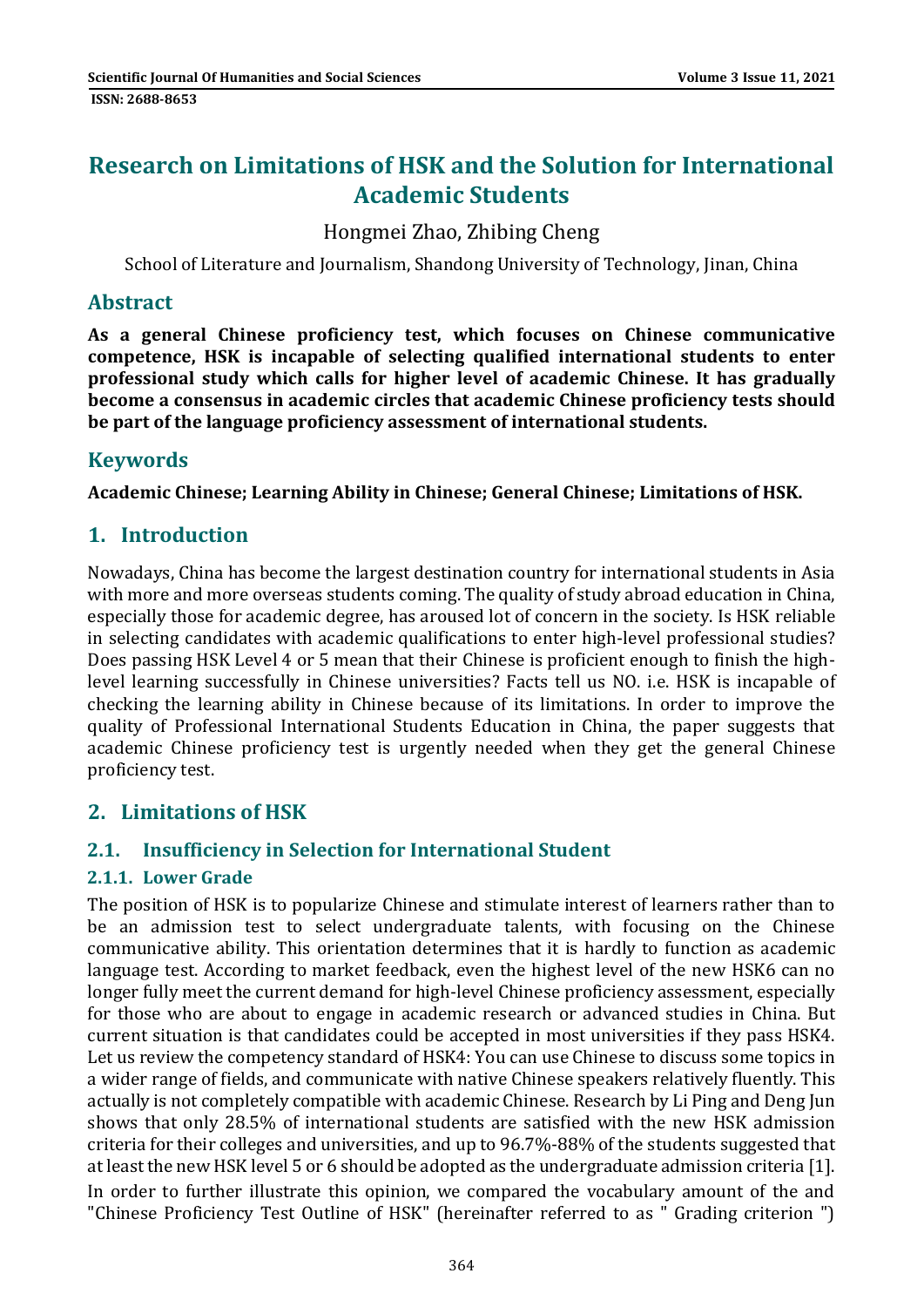International Chinese Language Level Standards for Chinese Education (hereinafter referred to as " national standard ") promulgated in March 2021. See the number following:

|                   | <b>Basic</b> |         |         |         | Intermediate |              |      |         | Advanced |            |
|-------------------|--------------|---------|---------|---------|--------------|--------------|------|---------|----------|------------|
| Grading criterion | Level 1      |         | Level 2 |         |              | Level 3      |      | Level 4 | Level 5  | Level 6    |
| amount            | 150          |         |         | 300     |              | 600          |      | 1200    | 2500     | Above 5000 |
| National standard | <b>Basic</b> |         |         |         |              | Intermediate |      |         |          | Advanced   |
|                   | Level 1      | Level 2 |         | Level 3 |              | Level 4      |      | Level 5 | Level 6  | Level 7-9  |
| amount            | 500          | 772     |         | 973     |              |              | 1000 | 1071    | 1140     | 5636       |

**Table 1.** Vocabulary amount comparing

It can be seen from the above table that although the " Grading criterion " has a total of 9,750 words, which is only 1342 less than the 11092 of the "national standard", if you look at the first three levels, both the total number and the individual levels number, the vocabulary amount of" national standard " are much higher than the " Grading criterion ". If calculated by the 4th level, the former is even 1,000 less than the latter. In addition, it is difficult to catch the target of level 3 stipulated in the " Grading criterion " which described as that You can use Chinese to complete basic communication tasks such as study, work, and life, and can cope with most of the communication encountered when traveling in China, with just a little more than 1000 vocabulary. Therefore, the HSK should be appropriately improved to guarantee that the different levels of the test can be scientifically corresponded to the group of candidates of the corresponding level, and HSK could do well in the selection of international students with academic qualifications. It shows that the higher the level of colleges and universities in China, the higher the requirements for admission to Chinese proficiency, and it has been a trend of increasing in recent years.

### **2.1.2. Monotonous Questions Types in HSK**

All of the questions from the reading part (actually in all the test) which are mainly sentences and short essay in new HSK level 4 and 5 are objective multiple-choice (Only the new HSK level 6 reading includes 3 essays with 700 to 860 words). While the reading part in some famous foreign language tests focuses on inferential comprehension (Infer the implicit meaning of words and segments, author's intentions and opinions, etc.), evaluation and appreciative comprehension assessment. The assessment target meets the needs of the university's actual reading ability such as the generalization and summary ability, especially the reasoning and evaluation ability. It is normal to find reading comprehension includes academic charts (graphs, charts, curves, lists, etc.) and text complementary comparison. Candidates must combine the two to make effective understanding and inferences. Taking IELTS as example, the reading part of IELTS is composed of three essays or academic texts, with a total of 40 questions, which are unevenly distributed behind the three essays, and are required to be finished within 60 minutes. The biggest feature of this part is the variety of question types, such as title correspondence questions, abstract fill-in-the-blank questions, matching questions, flow chart fill-in-the-blank questions, chart fill-in-the-blank questions, graph questions, etc. [2].

### **2.1.3. Narrow Scope of Assessment in HSK**

The ability required by HSK Level 4 is "to use Chinese to discuss topics in a wide field, and to communicate with native Chinese speakers relatively fluently". Frankly, the description is rather vague, and its content lacks of thematic limitation, it is generally understood easily as about daily life in Chinese, without a speculative expression on the academic level. Even HSK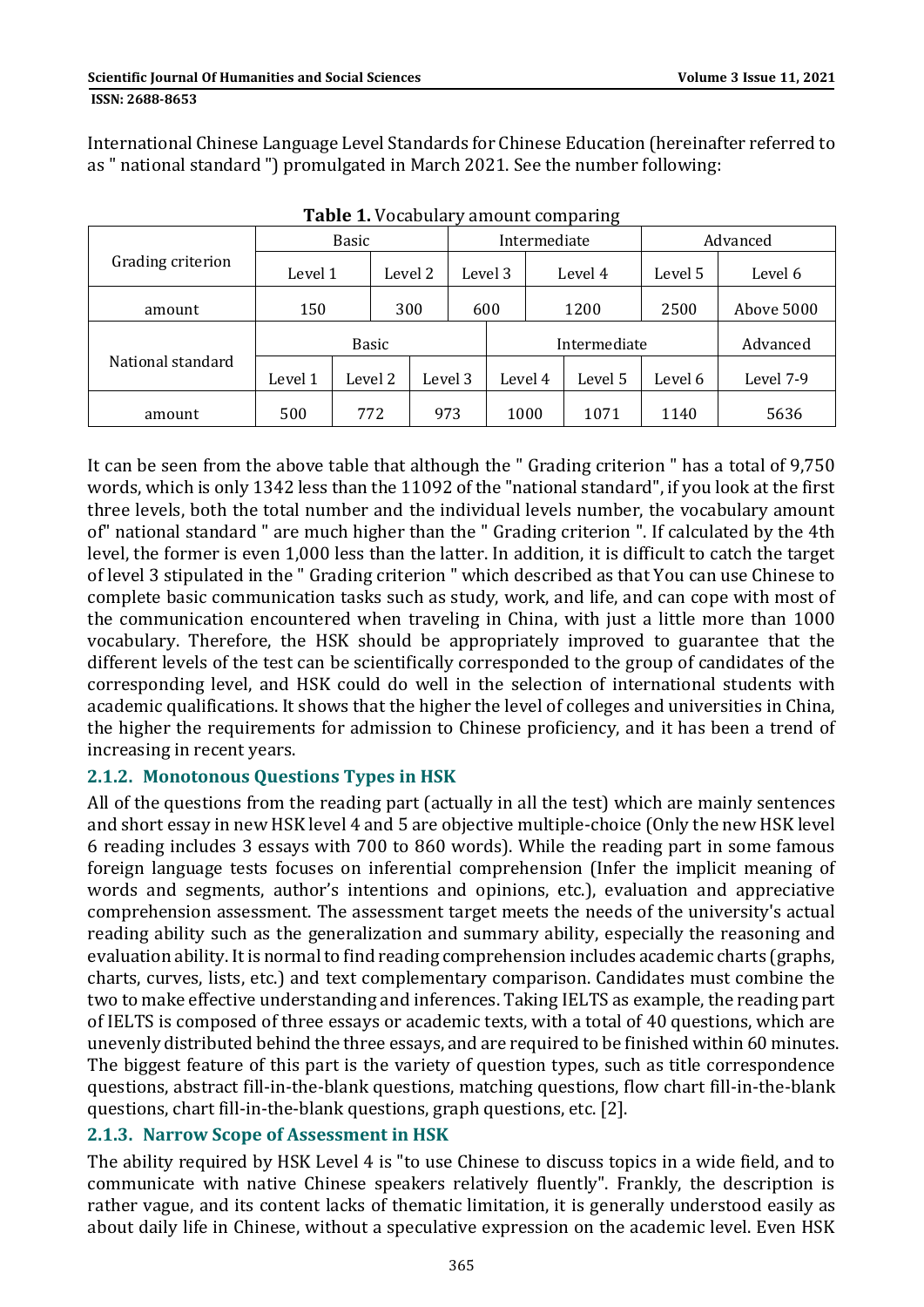#### **ISSN: 2688-8653**

Level 5 only stipulates that "you can read newspapers and magazines, enjoy Chinese film and television programs, and give a complete speech in Chinese". It tells us that the HSK always focuses on the understanding and expression of daily Chinese, which is obviously not sufficient for foreign students to study in major. While the reading materials in IELTS test are more biased towards serious topics such as teaching and technology.

The Common European Framework of Reference for Languages (CEFR) is internationally recognized a set of objective and scientific standards for evaluating students' language ability, with 6 levels. In terms of the admission criteria for undergraduate international students, the first-class universities in the world such as in Japan, Germany and the United States, usually benchmark CEFR C1. However, the admission standard of most universities and even some top universities in China is targeted as the new HSK4. Similar as the B2 level in CEFR, the assessment standards are different and the actual level is far from being reached.According to the basic requirements of CEFR B2, "He is able to understand the concrete and abstract themes of complex passages, including skillfully discussing one's own specialized fields, and be able to interact with native speakers of the language naturally and fluently. He can speak clearly and in detail on a wide range of topics, can explain and analyze from pros and cons angles or express various thoughts for a topic." It can be seen that it puts forward very high requirements for the understanding and expression of abstract and complex issues. By comparison, the HSK is totally insufficient in assessing the complicated contents of Chinese.

### **2.1.4. The Improper Motivation Caused by HSK**

Research by Wang Shuhua and Huangyi found that the negative effect of HSK as a selection test for international students is that motivation for preparatory students to learn Chinese are mainly from external instead of internal, which lies in that most of them could study in China if they pass the HSK. In other words, their motivation for learning Chinese is just for passing the test and get the opportunity. Therefore, the learning pressure even fear is generally greater, statistics showing that it is quite difficult for more than 1/3 of them to pass HSK5. They choose to pay more attention to answering skills instead of capacity when preparing for the test as a result [3].

### **2.2. Oversight of Chinese Academic Ability**

According to the using field, Chinese can be divided into general Chinese and special purpose Chinese. The former one refers to the Chinese used in daily life and work and the latter refers to that related to a certain occupation, subject, and purpose [4]. Because HSK mainly examines daily Chinese proficiency, there has deficiencies in the measurement of academic Chinese ability, such as listening to courses, seminars, experiments, as well as writing academic papers, survey reports and other research activities in Chinese. In addition, the majors selected by international students in China are mainly concentrated in the fields of science and engineering, medicine, economics management, and liberal arts, Chinese level as an academic language is bound to be increased.

The International Chinese Language Proficiency Level 4 established by the "International Chinese Language Proficiency Standards" published in 2007, in which the communicative skills, comprehension skills, and expression skills are set for general social occasions, daily life, learning and socializing activity, there is no requirement for international students to use Chinese to generalize and analyze Mandarin materials in various fields (including professional fields). There is only one clear requirements as a graduation level in the International Chinese Proficiency Standards, which proposed that Chinese ability is embodied in multiple occasions and fields (including professional fields).

It is for sure that these foreign students with a weak foundation in Chinese will definitely have difficulty in their professional studies. Investigations and studies have shown that the Chinese language test for undergraduate international students is lack of academic environment.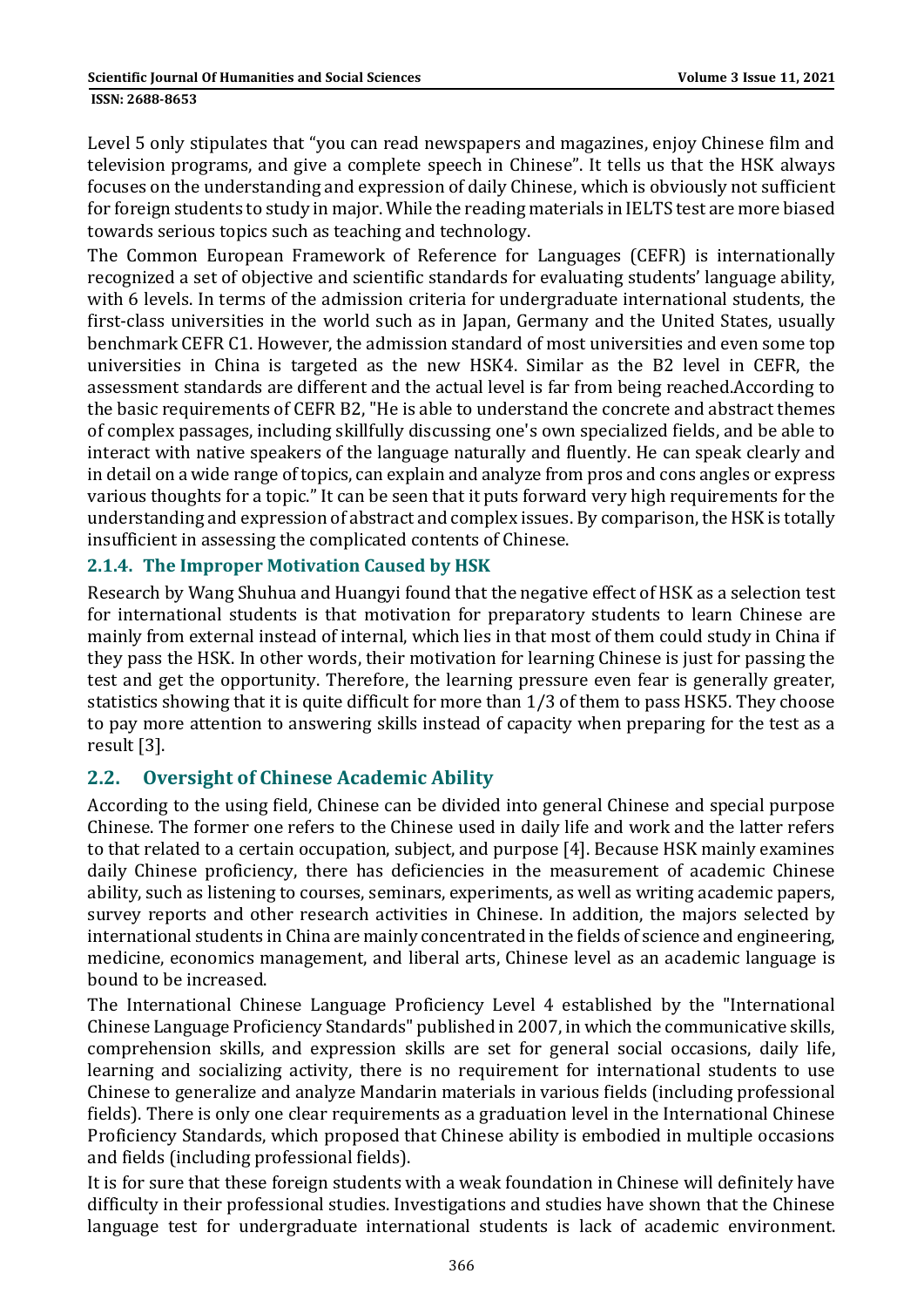Research by Li Ping and Deng Jun found that 80% of international students believe that academic Chinese has a great influence on their professional learning, mainly on majors studying and a series of basic academic activities, the ability of listening, speaking, reading and writing is extremely inadequate, among which reading and speaking problems are prominent. The biggest obstacle in the professional learning for international students is language, especially the lack of professional academic Chinese. 98% of the international students who participated in the interview confirmed that the biggest problem for undergraduate learning is to be accustom to language, not just ordinary Chinese or new HSK, but professional Chinese [1]. It can be concluded that the current entrance exam of language, i.e, new HSK 4-5 for international undergraduate students, can't help the actual Chinese especially the academic Chinese needed in university.

According to the requirements of the International Chinese Proficiency Standards, for students who choose subjects with Chinese as the professional language of instruction, must reach at least International Chinese Proficiency Level 4 at the time of admission and level 5 at graduation, but the problem of the Standards published in 2007, is to focus only on the assessment of both oral and writing. It has to be improved by testing the Chinese proficiency of academic Chinese from the five dimensions of listening, speaking, reading, and translation according to the latest International Chinese Education Chinese Proficiency Standards. We are looking forward to a nationwide specialized language test that suit our needs.

## **3. Solution**

From the analysis above, it is obvious that to strengthen the academic Chinese in entrance exam for the international professional candidates is the only solution to the problem rooted from HSK.

## **3.1. What is the Academic Chinese?**

The so-called academic Chinese mainly refers to the Chinese used in professional learning and academic research. Academic Chinese is Chinese for special purposes. According to the difference of professional level, academic Chinese can be divided into general academic Chinese and specific academic Chinese [5]. Proficiency in academic Chinese is one of the language skills that international students who come to China to study for a degree must grasped. Different from common Chinese, one of the characteristics of academic Chinese is professionalism. For overseas students with academic qualifications, a large number of and intensive professional terminology is a great challenge when reading literature or listening in class. Therefore, the document "Quality Standards for Higher Education for International Students in China (Trial)" issued by the Ministry of Education in 2018 proposes to attach great importance to the connotative development of higher education for international students in China, and proposes clear "Academic level" and "language ability" requirements. Under the premise that China is the destination country for international students, we declare that the two requirements of "academic level" and "language ability" are actually the requirements for the level of "academic Chinese". That is to say, it's not enough to pass HSK 4 or 5 as the entrance threshold for academic students and it is essential to have a certain academic Chinese ability.

## **3.2. The Importance of Academic Chinese**

There is an increasing demand for specialized talents in specific majors who are proficient in Chinese (no longer just "general" understanding of Chinese) in countries all over the world, and popularized Chinese teaching is far from being able to satisfy the demand for high-level or even high-end professional talents training requirements [6]. So we have to raise the threshold of Chinese proficiency for those international students who want to get the professional education in China by testing their academic Chinese.